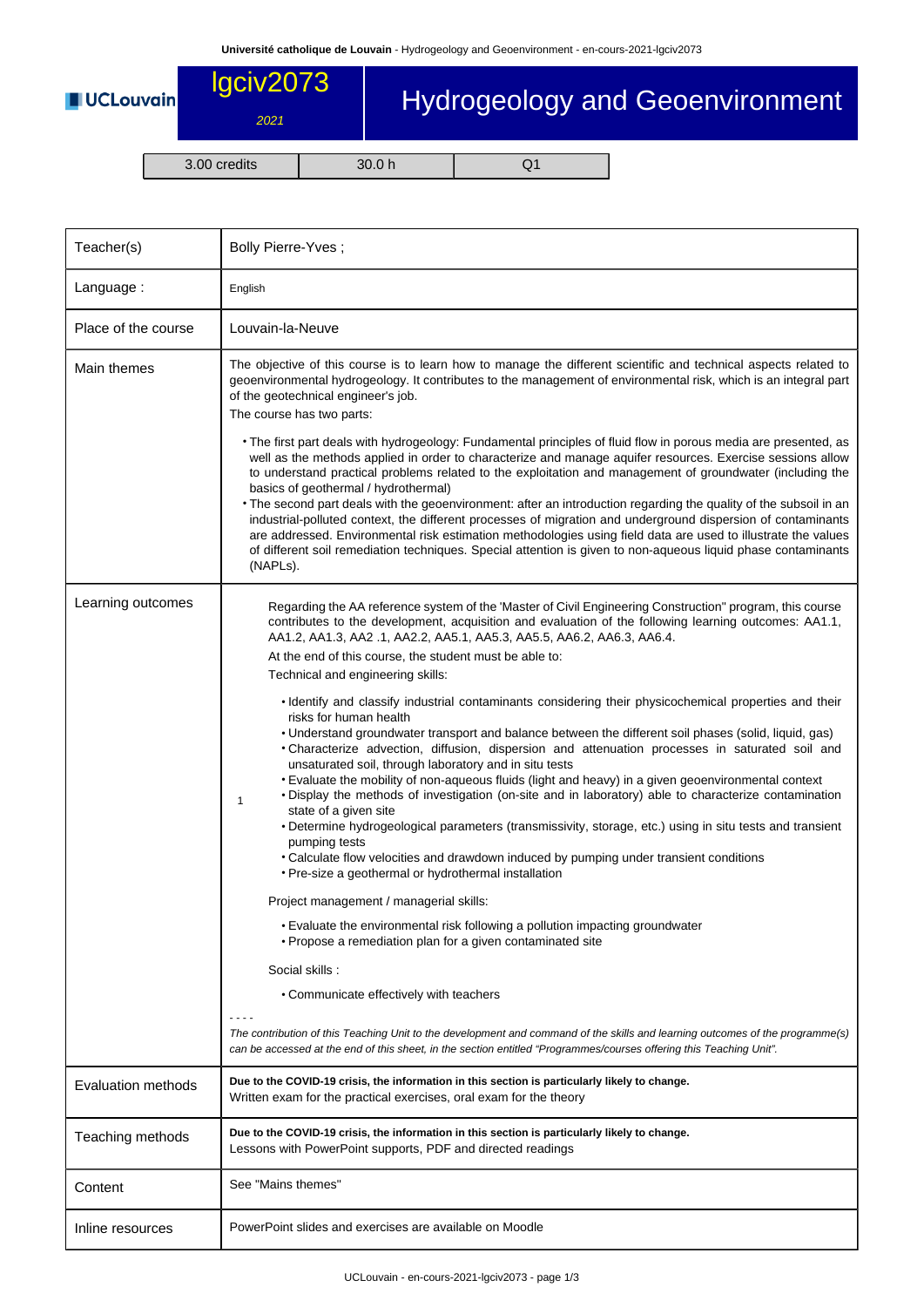## **Université catholique de Louvain** - Hydrogeology and Geoenvironment - en-cours-2021-lgciv2073

| Bibliography                   | A préciser                                                                                                |
|--------------------------------|-----------------------------------------------------------------------------------------------------------|
| Other infos                    | Depending on the availabilities, a visit may be organized on-site (quarry, excavation, pumping station, ) |
| Faculty or entity in<br>charge | GC                                                                                                        |